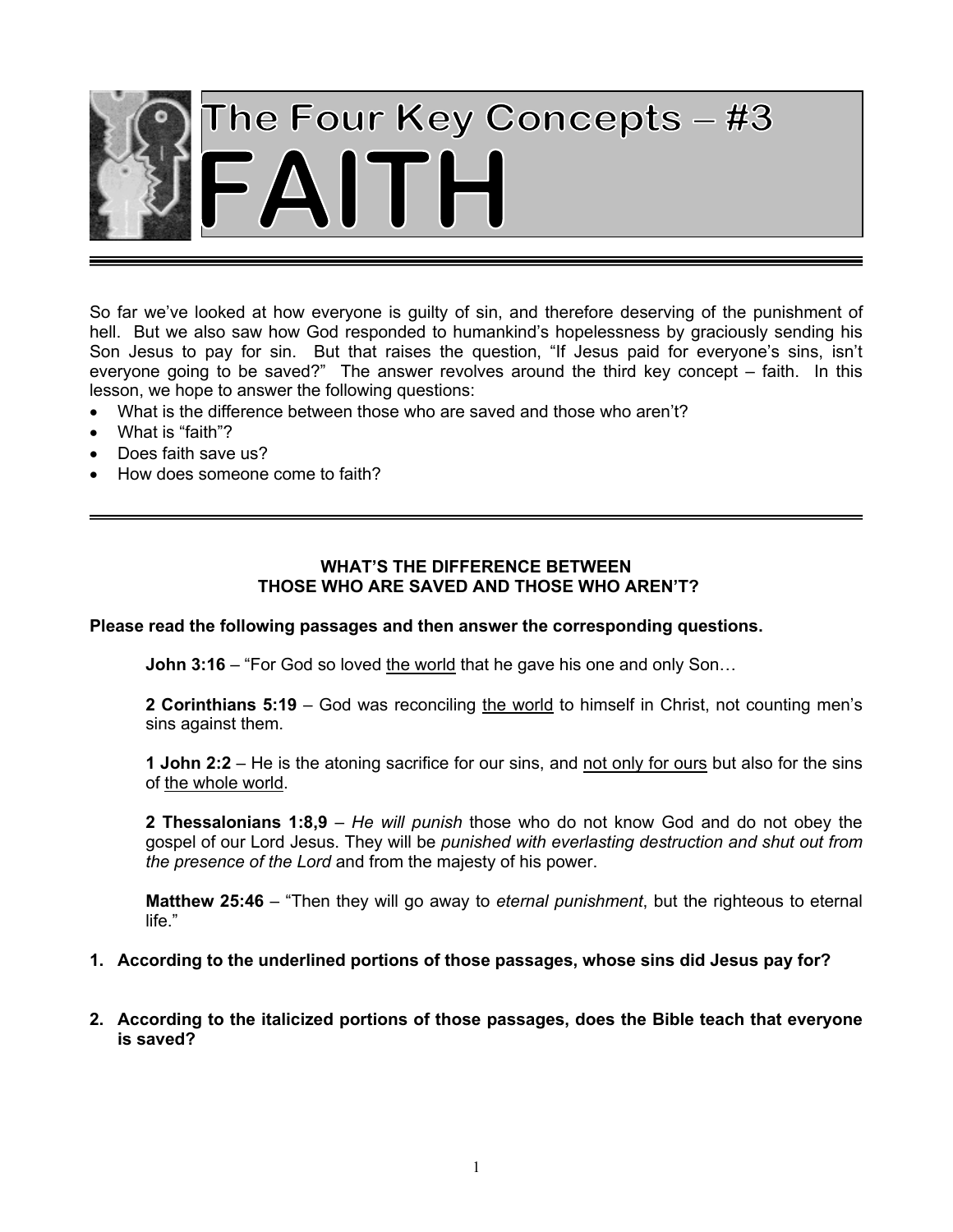#### **Thus while the Bible teaches that Jesus paid for everyone's sins, it also teaches that not**   $\left[\begin{array}{ccc} \text{key} \text{concept} \text{ \#3 - r \text{ \#11 n}} \end{array}\right]$

**John 3:16** – "For God so loved the world that he gave his one and only Son, *that whoever believes in him shall not perish but have eternal life*."

**Mark 16:16** – "*Whoever believes and is baptized will be saved*, but whoever does not believe will be condemned."

**John 3:18** – *Whoever believes in him is not condemned*, but whoever does not believe stands condemned already because he has not believed in the name of God's one and only Son.

- **3. According to the italicized portions of those passages, whom does the Bible teach will be saved?**
- **4. And according to the underlined portions of those passages, who will not be saved?**

**2 Corinthians 4:13** - With that same spirit of *faith we also believe* and therefore speak.

**Romans 3:22** - This righteousness from God comes through *faith* in Jesus *Christ to all who believe*.

**1 Peter 1:21** - Through him *you believe* in God, who raised him from the dead and glorified him, and so *your faith* and hope are in God.

**5. According to those passages, what is another word for "believing"?** 

**On the basis of the passages we have looked at, how would you then answer the question, "WHAT'S THE DIFFERENCE BETWEEN THOSE WHO ARE SAVED AND THOSE WHO AREN'T?"**

### **WHAT IS "FAITH"?**

**James 2:19** – You believe that there is one God. Good! Even the demons believe that – and shudder.

**Matthew 8:28** - When he arrived at the other side in the region of the Gadarenes, two demonpossessed men coming from the tombs met him. They were so violent that no one could pass that way. "What do you want with us, Son of God?" they shouted.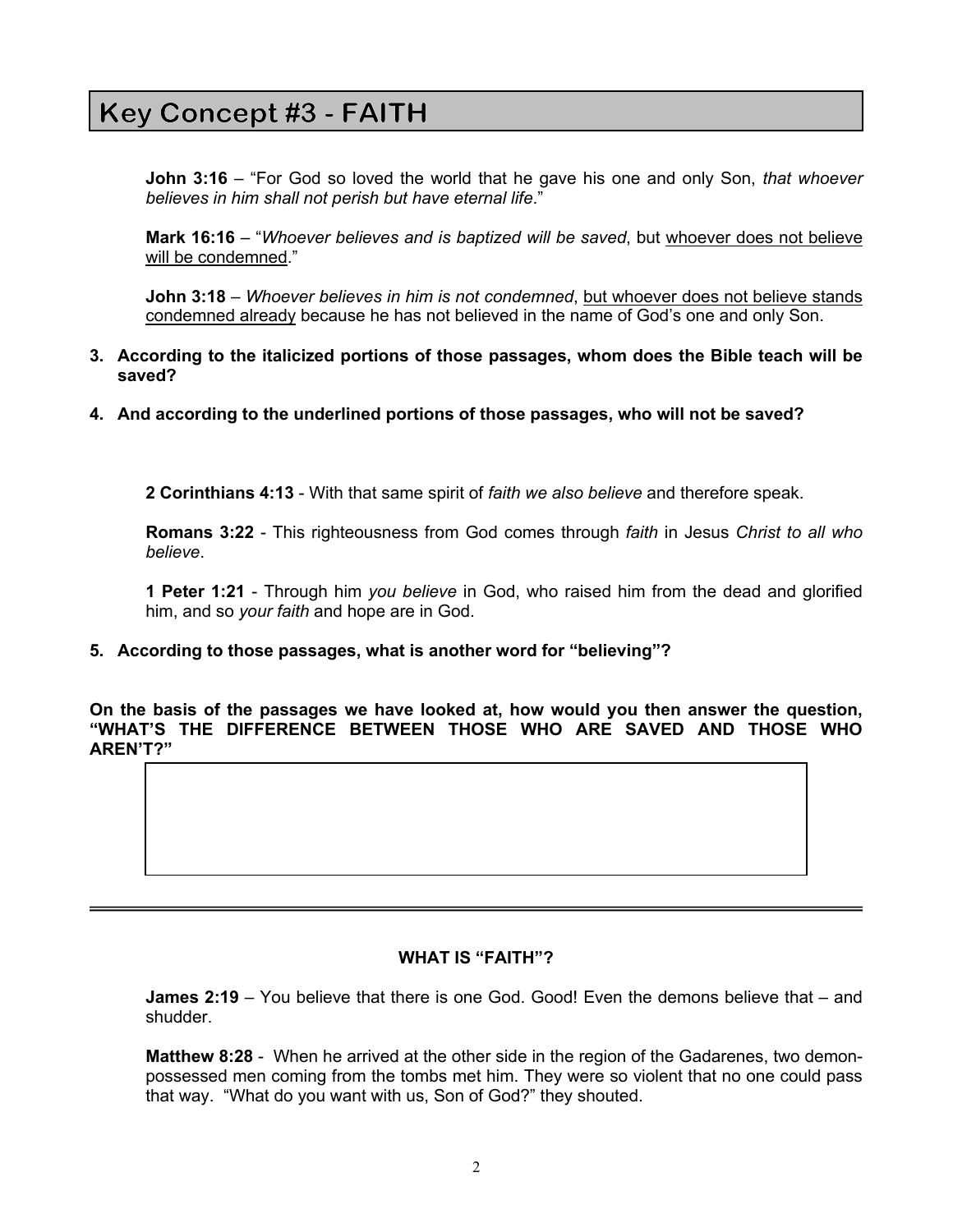#### **The demons know that Jesus is the Son of God. Therefore faith is more than just simple headknowledge about when**  $\mathsf{F}$  .

**Romans 10:10** – For it is with *your heart* that you believe…

**Hebrews 10:22** - Let us draw near to God with a sincere *heart* in full assurance of faith, having our *hearts* sprinkled to cleanse us from a guilty conscience and having our bodies washed with pure water.

**Psalm 78:22** - They did not believe in God or trust in his deliverance.

**John 14:1** - Jesus said, "Do not let your hearts be troubled. Trust in God; trust also in me."

**Hebrews 11:1** - Now faith is being sure of what we hope for and certain of what we do not see.

- **6. Faith affects more than the head. It also affects the…? (Look at the italicized portions of those passages.)**
- **7. What is another word you could use to describe this "heart-knowledge"? (Look at the underlined portions of those verses.)**
- **8. According to Hebrews 11:1, what does faith enable people to trust in?**

**Romans 8:38,39** - For I am convinced that neither death nor life, neither angels nor demons, neither the present nor the future, nor any powers, neither height nor depth, *nor anything else in all creation, will be able to separate us from the love of God that is in Christ Jesus our Lord.*

**Isaiah 12:2** - Surely *God is my salvation*; *I will trust and not be afraid*. The LORD, the LORD, is my strength and my song; he has become my salvation."

**Galatians 2:20** - The life I live in the body, I live by faith in the *Son of God,* who loved me and gave himself for me.

**Romans 3:22** - This righteousness from God comes through faith *in Jesus Christ* to all who believe.

**Ephesians 2:8** - It is by grace you have been saved, through faith…

- **9. According to the italicized portions of these passages, what exactly is the object of our faith? What do we put our trust in?**
- **10. What does our faith trust that God did? (Look at the underlined portions of those passages.)**

**On the basis of the passages we have looked at then, could you please answer the question, "WHAT DO WE MEAN WHEN WE SAY FAITH?"**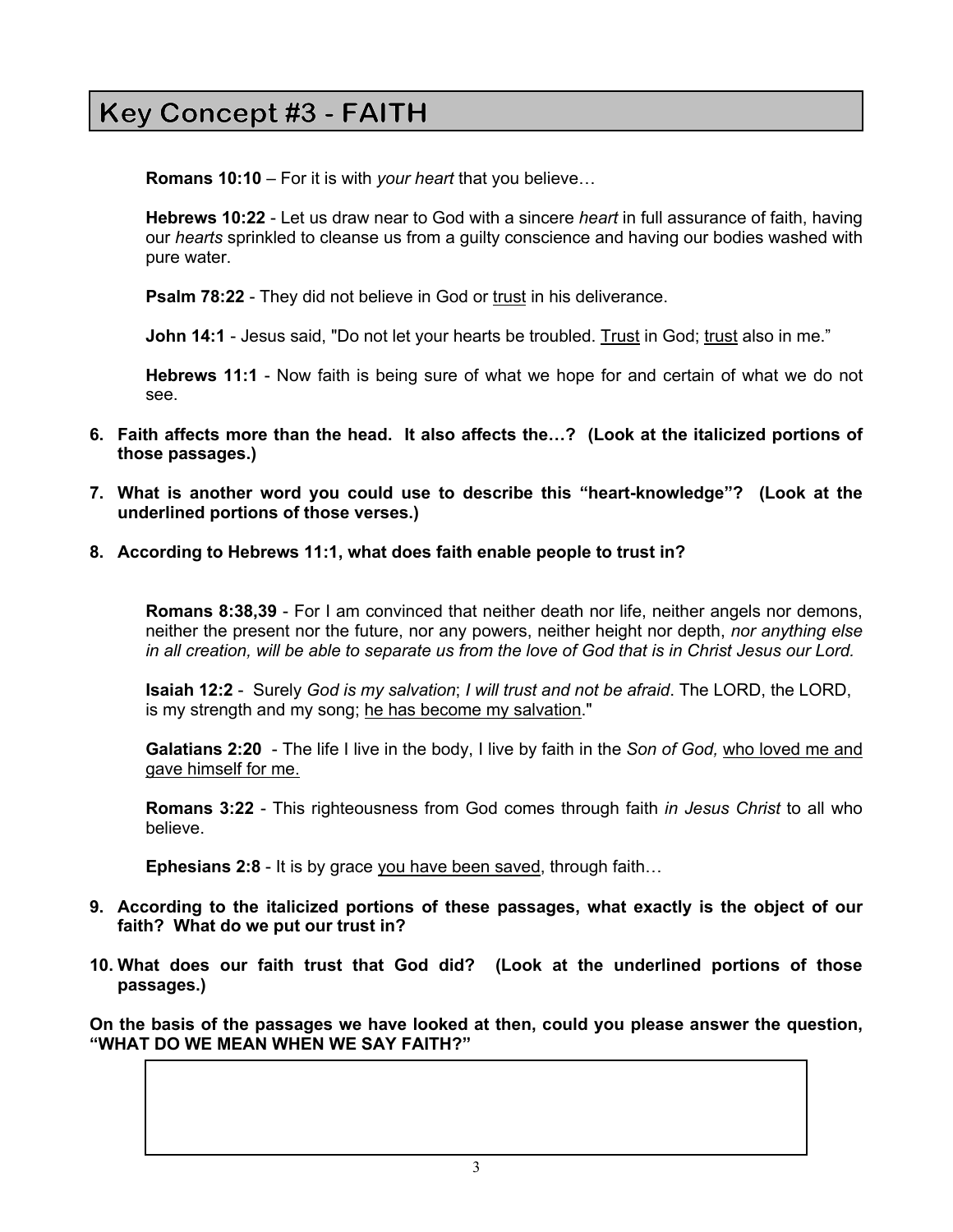# Key Concept #3 - FAITH

## **DOES FAITH SAVE US?**

### **Please read the following passages and then answer the corresponding questions.**

**Acts 16:30,31** – [The jailer said], "Sirs, what must I do to be saved?" They replied, "Believe in the Lord Jesus, and you will be saved."

**Romans 10:4** – Christ is the end of the law so that there may be righteousness for everyone who believes.

**Genesis 15:6** - Abram believed (IE – had faith in him) the LORD, and *God credited it to him as righteousness*.

**Romans 4:3** - What does the Scripture say? "Abraham believed God, and *it was credited to him as righteousness*."

**Romans 4:23,24** - The words "it was credited to him" were written not for him alone, but also for us, to whom *God will credit righteousness -- for us who believe in him* who raised Jesus our Lord from the dead.

**Philippians 3:8,9** - What is more, I consider everything a loss compared to the surpassing greatness of knowing Christ Jesus my Lord, for whose sake I have lost all things. I consider them rubbish, that I may gain Christ and be found in him, not having a righteousness of my own that comes from the law, but that which is through faith in Christ -- the righteousness that comes from God and is by faith.

**1 John 2:1** - If anybody does sin, we have one who speaks to the Father in our defense -- Jesus Christ, the Righteous One.

- **11. Does the Bible teach that it is necessary for someone to have faith if they are going to be saved? (Look especially at the first two passages.)**
- **12. According to the italicized portions of those passages, what does God do for people who put their faith in Jesus as their Savior?**
- **13. Whose righteousness do we receive as "credit" through faith? (Look especially at underlined portions of those verses.)**

**On the basis of the passages we have looked at, how would you answer the question, "DOES FAITH SAVE US?" Or perhaps if we wanted to ask the question more specifically, "DOES FAITH IN AND OF ITSELF SAVE US, OR DOES THE OBJECT OF OUR FAITH (JESUS CHRIST AND HIS RIGHTEOUS) SAVE US?"** *(circle one)*

**WE ARE SAVED BECAUSE OF OUR FAITH WE ARE SAVED BECAUSE OF THE OBJECT**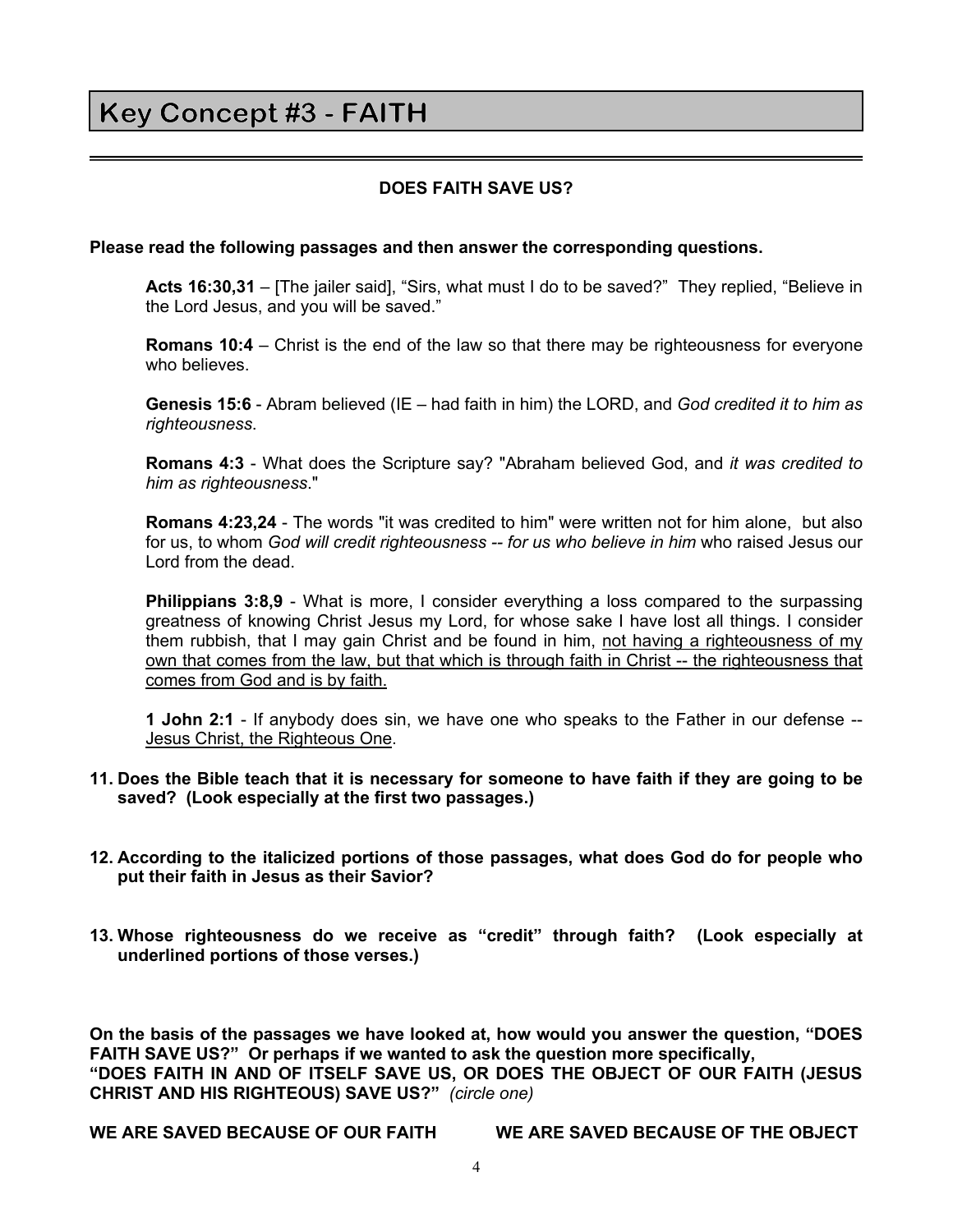# Key Concept #3 - FAITH

**The relationship between faith and salvation can be illustrated in the following way.** 





**Think of sin as a terrible disease which, if left untreated, always results in death.** 

> **Think of God's gracious gift of Jesus Christ and his righteousness as the antidote to our sin.**



**Think of faith as the way God gives you the antidote to sin – the benefits of Christ's death and resurrection.** 

**When you received the injection of that antidote and your life was saved, you probably wouldn't sing the praises of that wonderful hypodermic needle. You'd sing the praises of the antidote. The hypodermic needle had to be there, or you wouldn't have received the antidote. But you know that the needle isn't what saved you.** 

**Likewise, faith has to be there if someone is going to be saved (cf. John 3:16 or Acts 16:30,31). However, we know faith isn't the cause of salvation. Salvation is the result of the object of our faith, Jesus Christ. Through faith we receive the benefits of his work.** 

## **HOW DOES SOMEONE COME TO FAITH?**

**Please read the following passages and then answer the corresponding questions.**

**Ephesians 2:8** - For it is by grace you have been saved, through faith -- and *this not from yourselves,* it is the gift of God.

**Romans 12:3** - For by the grace given me I say to every one of you: Do not think of yourself more highly than you ought, but rather think of yourself with sober judgment, in accordance with the measure of *faith God has given you*.

**John 15:16** – [Jesus said], "*You did not chose me*, but I chose you."

**1 Corinthians 12:3** - No one can say, "Jesus is Lord," except by the Holy Spirit.

## **14. Is faith something we accomplished on our own? Did we choose to have faith? (Look at the italicized portions of those passages.)**

**15. If we didn't chose to have faith, how did we get it? (Look at the underlined portions of tho**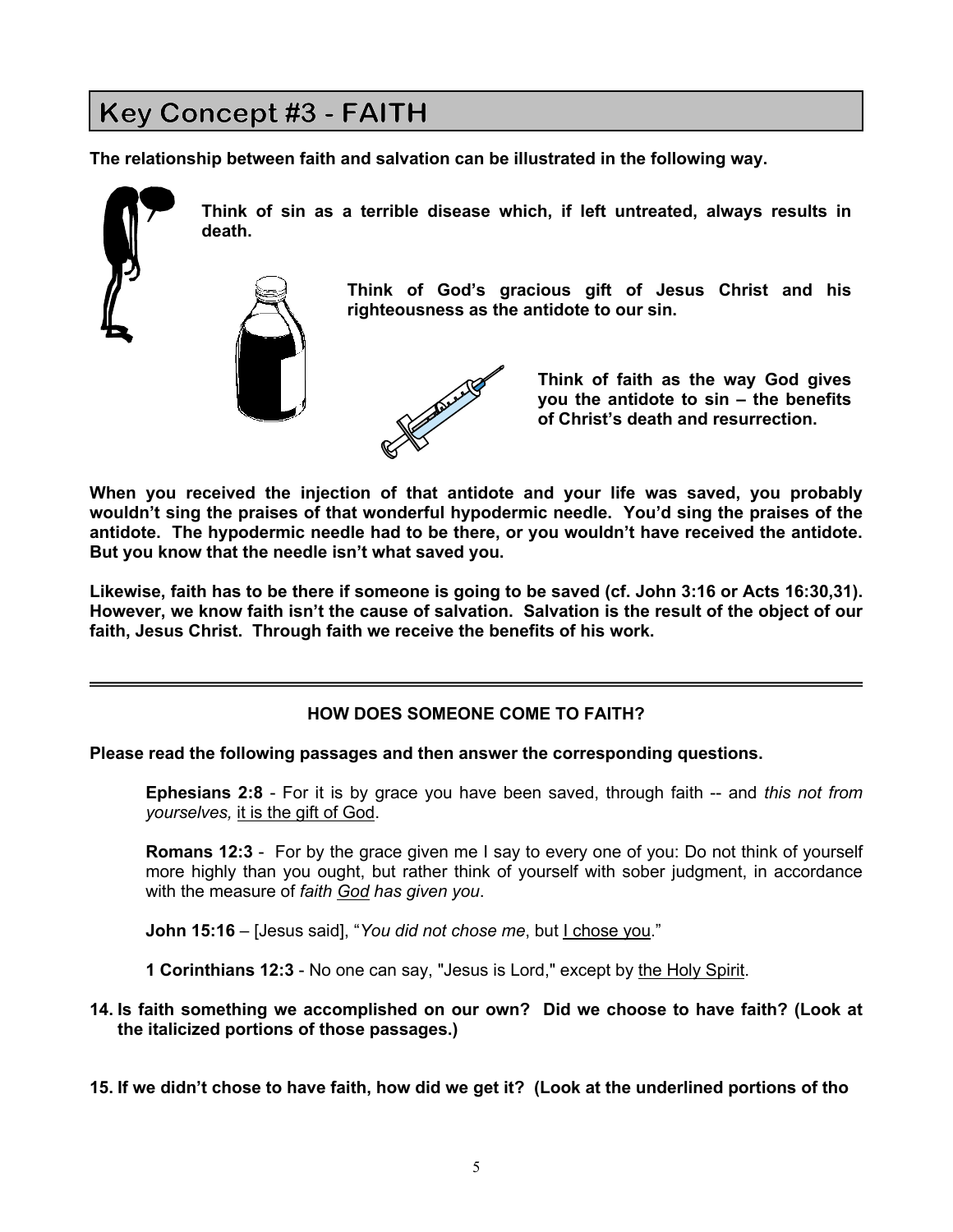## **Key Concept #3 - FAITH**

**2 Timothy 3:15** – From infancy you have known the *holy Scriptures*, which are able to make you wise for salvation through faith in Christ Jesus.

**2 Thessalonians 2:13,14** - But we ought always to thank God for you, brothers loved by the Lord, because from the beginning God chose you to be saved through the sanctifying work of the Spirit and through belief in the truth. He called you to this through our *gospel*, that you might share in the glory of our Lord Jesus Christ.

## **16. According to the italicized portions of those verses, what does God use in order to create saving faith?**

**Romans 2:8** - But for those who are self-seeking and who *reject the truth* and follow evil, there will be wrath and anger.

**Ephesians 3:16,17** - I pray that out of his glorious riches he *may strengthen you with power* through his Spirit in your inner being, so that Christ may dwell in your hearts through faith.

- **17. While the Bible teaches that we don't have the power to come to faith, we do have one awesome power. According to Romans 2:8, what is that power?**
- **18. That's why God's Word is important in our lives. According to Ephesians 3:16,17, what does the Holy Spirit do for our faith through God's Word?**

**On the basis of the passages we have looked at, how would you answer that question, "HOW DOES SOMEONE COME TO FAITH?"**

**Not only is the sacrifice Christ made for us a gift from God, our faith is a gift from God! Our salvation, then, is entirely God's doing. This raises the logical question, "What about our good works? How do they fit in?" That is the focus of our final key concept – WORKS.**

**Ephesians 2:10 - We are God's workmanship, created in Christ Jesus to do GOOD WORKS, which God prepared in advance for us to do.**